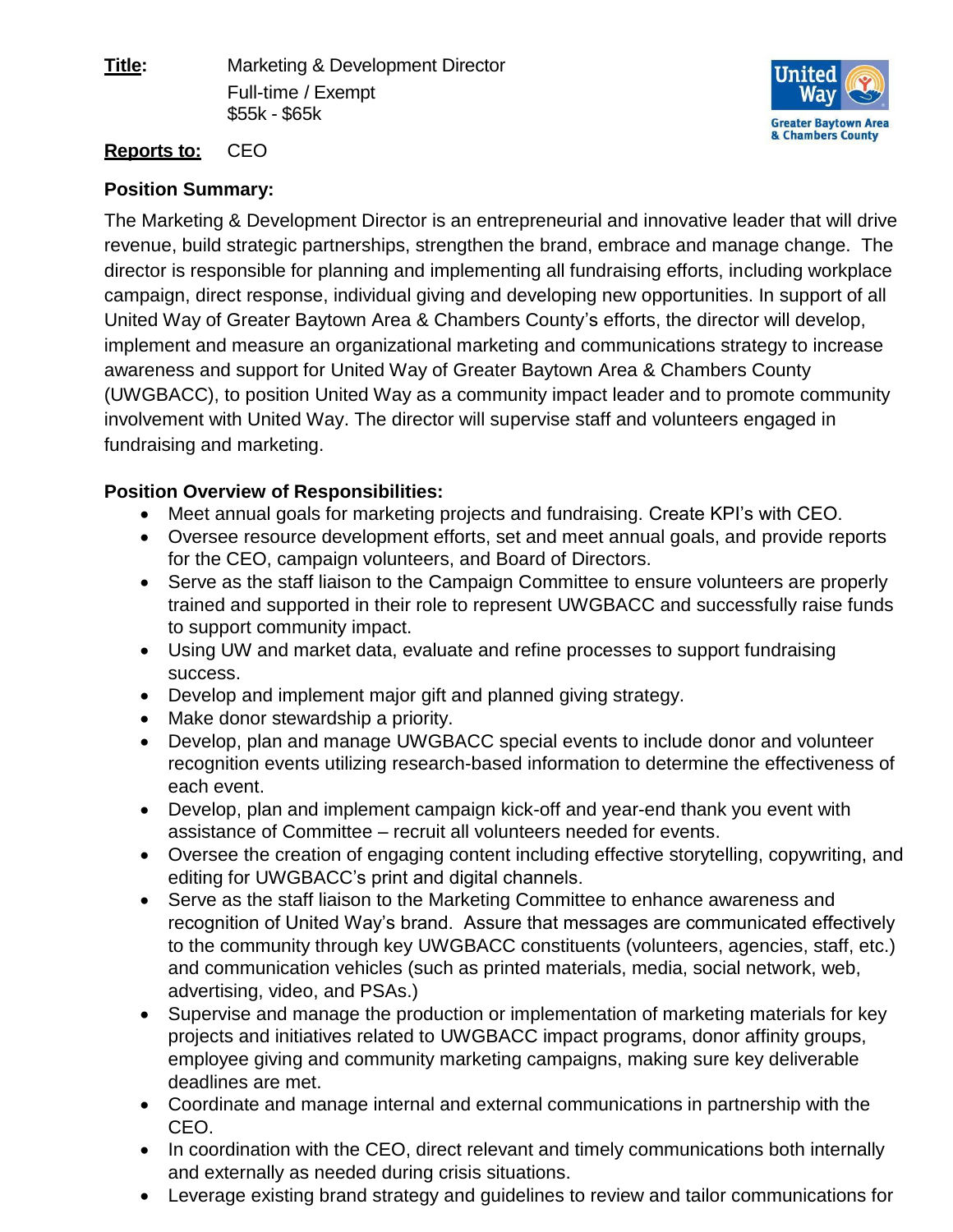print and digital channels for both business and consumer audiences.

- Develop and implement an effective digital media/social media and SEO strategy and implement long-range plan of involvement including measurement standards indicating the impact of the work with the aim of elevating UWGBACC's brand, advancing its mission and increasing support for the organization.
- Execute and manage a wide variety of projects that involve digital campaigns, customer communications, media advertisements, and other marketing requests from internal stakeholders.
- Provide strategic planning and marketing expertise during development of crossfunctional UWGBACC initiatives, events, and communications.
- Work collaboratively and cross-functionally to create communications, graphics and enews and donor reports, ensuring messaging is consistent with the UWGBACCLIVE UNITED brand.
- Provide marketing assistance and support for ongoing, positive working relationships with program partners. Develop co-marketing messages with external partnerships.
- Build solid relationships and maintain current contacts for all key media personnel at print publications, radio, and television stations in the region we serve.
- Provide regular news releases to local media.
- Execute marketing projects with an equity lens, ensuring we are reaching appropriate audiences and authentically representing United Way's work and the communities we serve.
- Ensure proper documents, records and photos are kept and accurately identified and filed as a means of preserving the history of United Way.
- Manage translation of materials into Spanish and other languages, including creating and posting social media content in Spanish.
- Brand development and training of staff and volunteers to ensure alignment with the guidelines established by United Way Worldwide.
- Write articles for submission to local publications and company newsletters.
- Create an engagement plan for volunteers and donors to receive updates, surveys, newsletters, etc.
- Inspire and educate key audiences about important community issues and United Way's work to advance issues and the outcomes of their investment.
- Build a culture of continuous improvement by using data to drive decisions.
- This position requires meticulous attention to detail, nimbleness and ability to operate in a highly-collaborative role.
- Meet or exceed job competencies on a consistent basis.
- Other duties as assigned.

# **Skills and Specifications**

- Proven success in fundraising.
- Proven success in supervising others to achieve key impact goals.
- Sound understanding of marketing principles.
- Excellent writing and editing skills with an ability to tailor communication for multiple audiences.
- Creativity and the ability to supervise the building of creative content.
- Ability to problem solve and operate under tight or evolving deadlines.
- Skilled project manager. Experience with project management and project management software, preferred.
- Experience with social media content, preferred.
- Computer proficiency with Microsoft Office required, including Word, PowerPoint and Outlook, required.